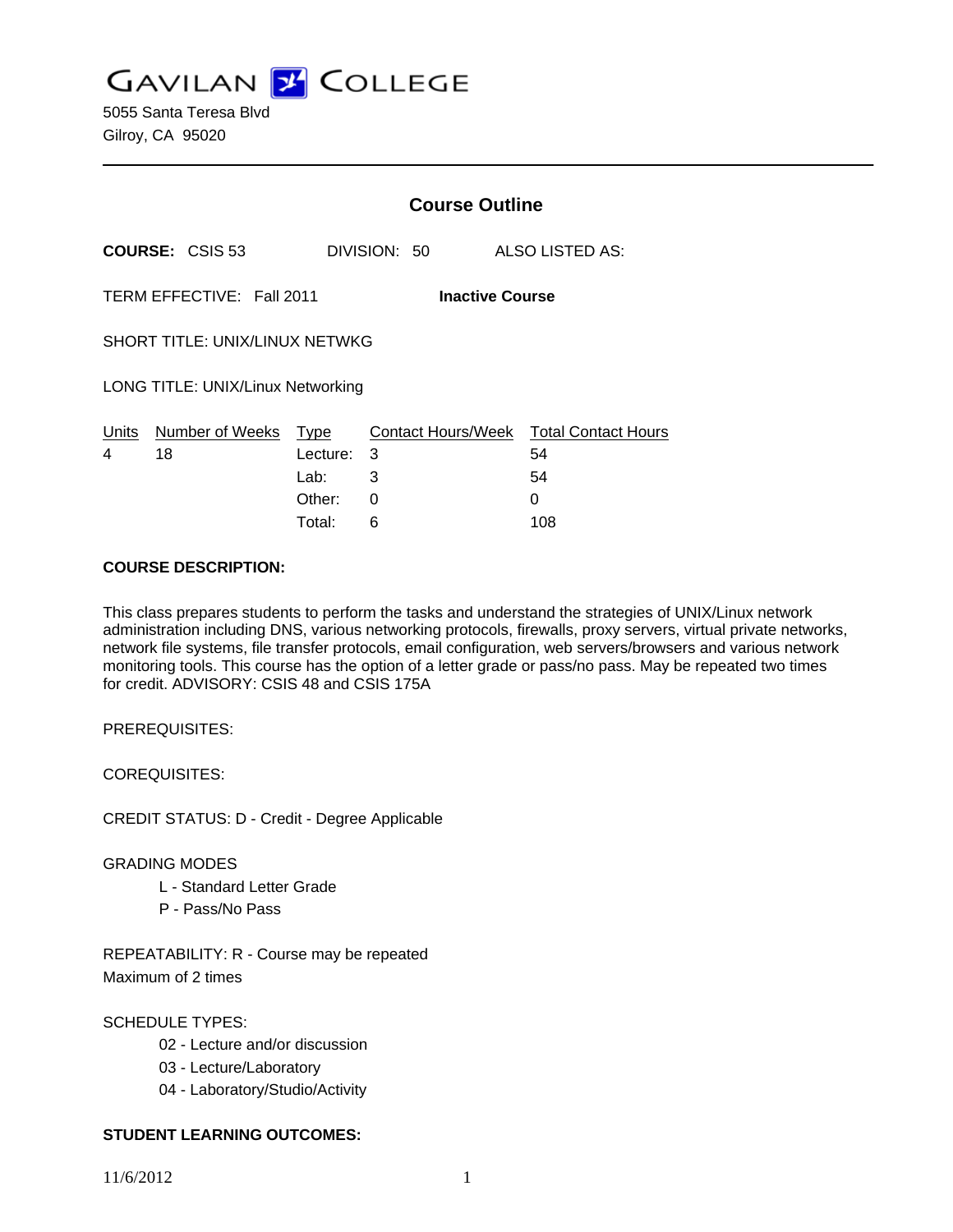1. Describe the function of each layer of the TCP/IP Network Model. ILO: 1,2,3 Measure: Homework, lab, exam 2. Plan a subnet topology based upon a given set of constraints and performance needs. ILO: 2 Measure: Homework, lab 3. Compare and contrast the TCP and UDP protocols ILO: 1,2,3 Measure: Homework, lab, exam 4. Configure a system for trusted access using tools for remote access.  $ILO: 2$ Measure: Lab 5. Discuss the dangers and uses of packet sniffers and how to protect against them by using the Secure Sockets Layer (SSL). ILO: 2,3,4 Measure: Homework, lab 6. Describe the DNS name resolution process as well as reserve lookups. ILO: 2,3 Measure: Homework, exam 7. Describe NFS security issues. ILO: 2,3 Measure: Homework, exam 8. Configure packet filters to restrict the flow of packets through your system. ILO: 2,3 Measure: Lab 9. compare and contrast GUI network monitoring tools. ILO: 1,3,4 Measure: Lab, exam

## **CONTENT, STUDENT PERFORMANCE OBJECTIVES, OUT-OF-CLASS ASSIGNMENTS**

Inactive Course: 04/25/2011 WEEK HOURS CONTENT: 1 4 Overview of Networks and Network Access. Compare and contrast LANs with WANs in terms of their logical structure and physical components. Outline the basic technologies powering the Internet. Name three network topologies and how the media is accessed. Describe the function of each layer of the TCP/IP Network Model. Describe the structure of a network signal and an Ethernet frame. Define the terms client and server with respect to a UNIX system. Define the acronyms RFC and IEEE and describe their role in defining protocols and setting standards. Identify which Network Interface Cards (NIC) are compatible with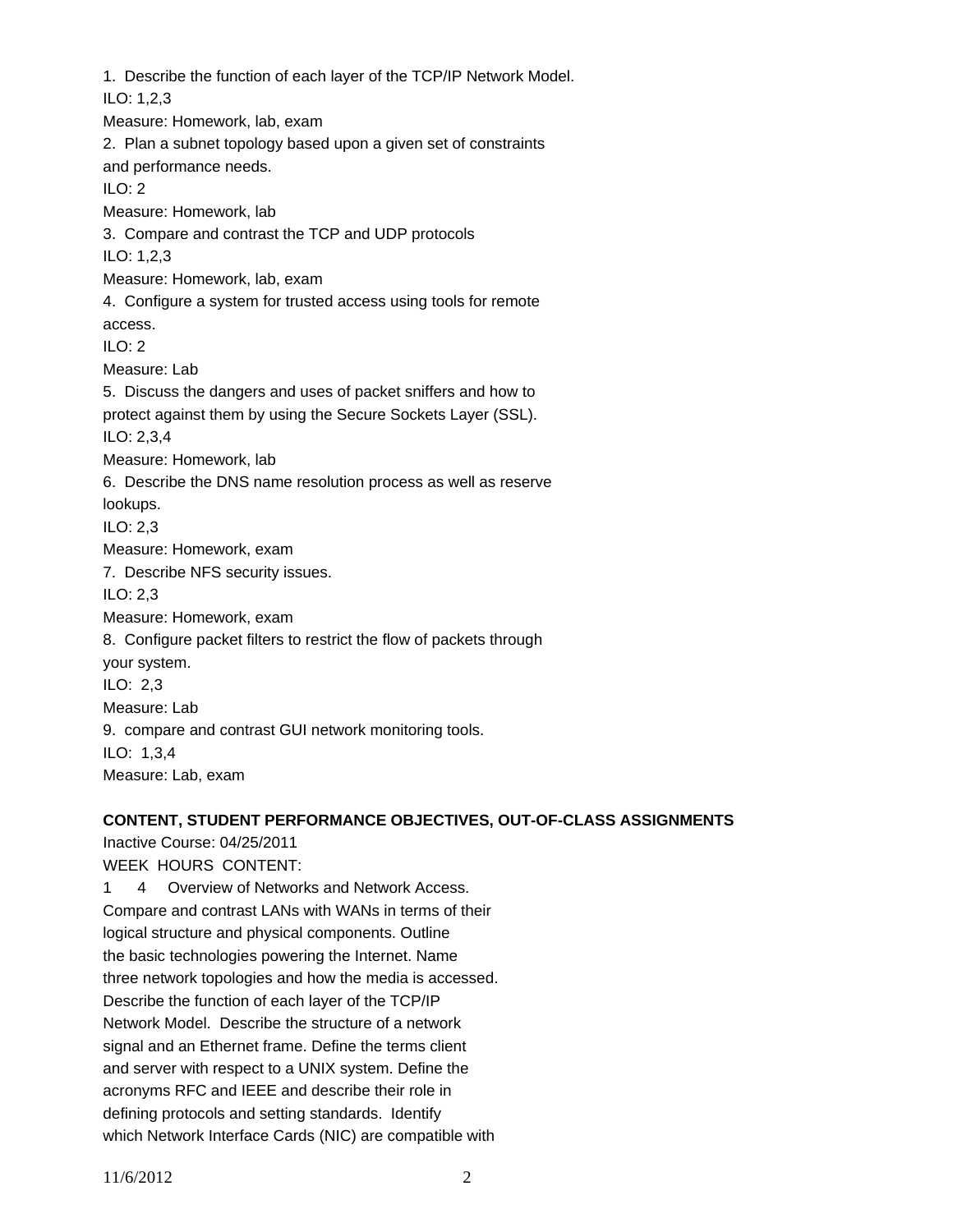Linux, and be able to configure one to connect a host Use ifconfig to configure a network interface. Read chapters 1,2,3.

2 4 ARP and the Internet Layer. Describe hardware Addressing. Describe the roles of ARP, the ARP cache, and the arpwatch daemon in the configuration of network interfaces. Describe the IP addressing system, including the enhancements of IPv6. Describe the structure of the IPv4 Datagram. Define and describe the importance of ICMP and IGMP protocols. Describe the roles of broadcasting, address assignment, and multicast in the configuration of network interfaces. Use a network sniffer to analyze network traffic. Read chapter 4.

#### 3-4 8 Routing and Subnets.

Plan a subnet topology based upon a given set of constraints and performance needs. Describe the role of routing tables in the configuration of network interfaces. Use the Simple Routing Algorithm to interpret a routing table. Use the route command to manage a static routing table. Describe the steps involved in IP multicast, as well as the situations where this method is useful. Read Chapter 6.

5 4 Transport Protocols and Ports.

Define the term socket in terms of IP addresses and port numbers. Describe the structure of a TCP segment and a UDP packet. Compare and contrast the TCP and UDP protocols. Name five tunable kernal parameters that affect the behavior of TCP. Read Chapter 7.

6 4 The Application Layer.

Describe the roles of inetd, xinetd, and portmap with respect to the application layer of the network. Describe how TCP\_wrappers enhance the security of a network system. Use telnet to test daemon functionality. Configure a system for trusted access using tools for remote access: telnet, ssh, and the Berkeley r commands. Describe the kibitz tools and its use in a network environment. Read chapter 8.

7 4 Configuring WAN Connections. Outline the useful applications of the UUCP protocol. Connect LANs to one another and to the internet. Identify the two main dial-up technologies, PPP and SLIP, and their advantages and disadvantages. Configure the various PPP interfaces and associated support files. Describe the networking tools WvDial and its role in a network. Connect to an ISP with PPP. Online research assignment.

8-9 8 Virtual Private Networks and Security.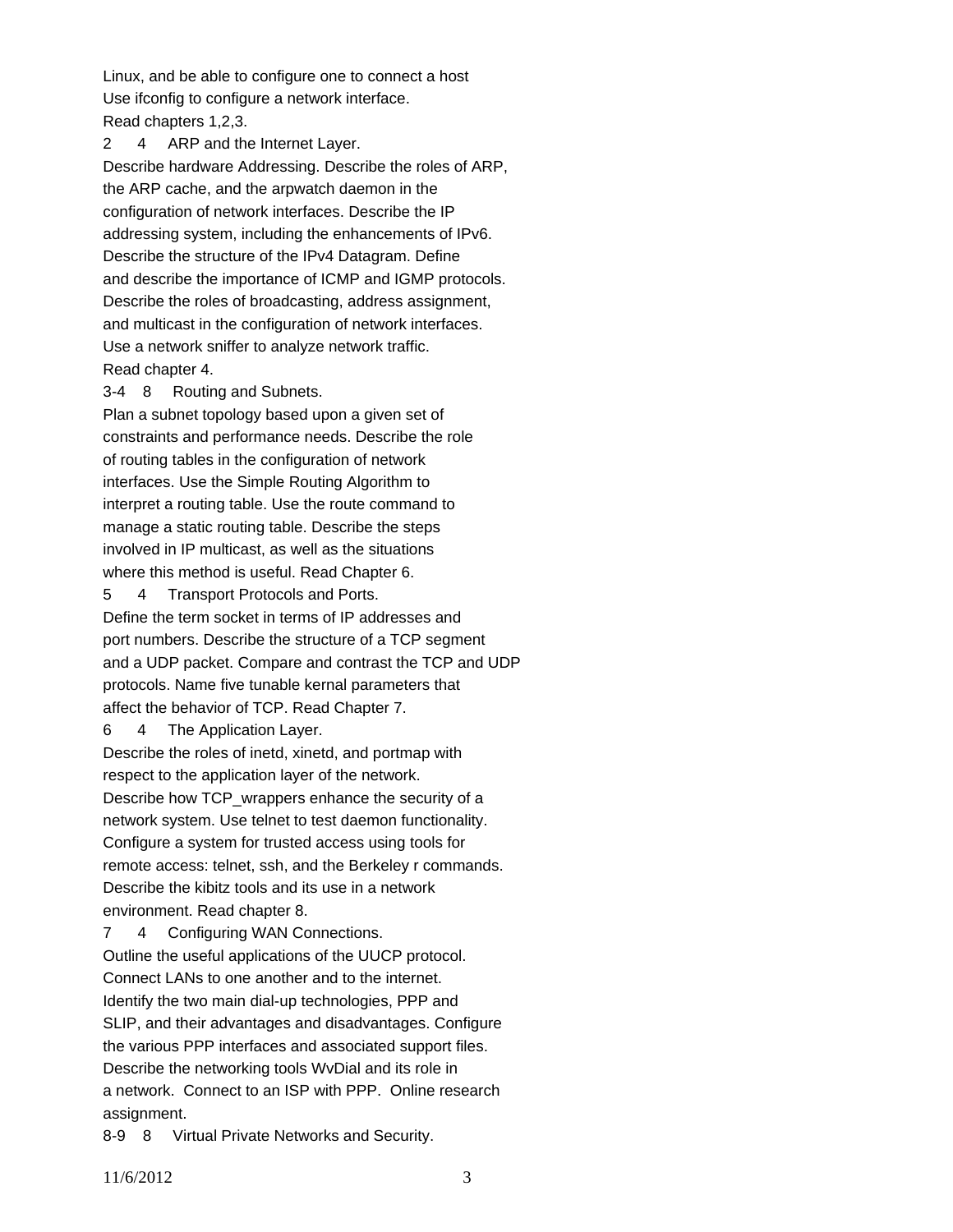Outline the installation and implementation of Virtual Private Networks. Discuss the dangers and uses of packet sniffers and how to protect against them by using the Secure Sockets Layer (SSL). Implement a VPN using PPP as the communication link and SSH for the encryption. Online research assignment. 10-11 8 DHCP and DNS.

Identify the origins and essential concepts of the DHCP protocol. Install and set up a Linux DHCP server. Outline the elements of DNS and their interaction. Describe the DNS name resolution process as well as reverse lookups. Configure the Domain Name System to support name resolution in an enterprise network Use nsloopup to troubleshoot DNS problems. Read Chapter 10.

12 4 Network File Systems and Samba. Describe the Network File System structure and applications. Explain how to start and stop NFS. Set up and configure the Samba daemon protocol on a Linux server. Read Chapter 10.

13 4 Configuring Mail.

List the components of an email system. Compare the mail transfer agents Sendmail, smail, and Qmail. Describe the steps involved in using POP3 and IMAP to access email on a remote server. Describe the SMTP protocol. Create global aliases and mailing lists. Describe the development and implementation of the mail and Pine programs on a network. Read online resources. 14 4 Internet Services.

Compare and contrast FTP and gFTP and describe their use on a network. Describe the development of browsers and their basic functions; compare contrast Netscape, Mozilla, and Lynx. Outline the elements that compose Apache and describe the implementation of the program. Create a virtual domain and describe the relationship between virtual domains and their services. Configure FTP for normal and anonymous access. Read online resources.

15 4 NIS and Administering TCP/IP.

Describe the importance of system startup files and the steps taken to access these files. Use NIS to centralize logging into a network. Use X Windows to distribute applications. Configure network print servers. Read online resources.

16 4 Network Address Translation and Firewalls. Define a firewall. Configure packet filters to restrict the flow of packets through your system. Configure the kernal for ipchains. Describe ipchains to setup a firewall. Implement address translation through IP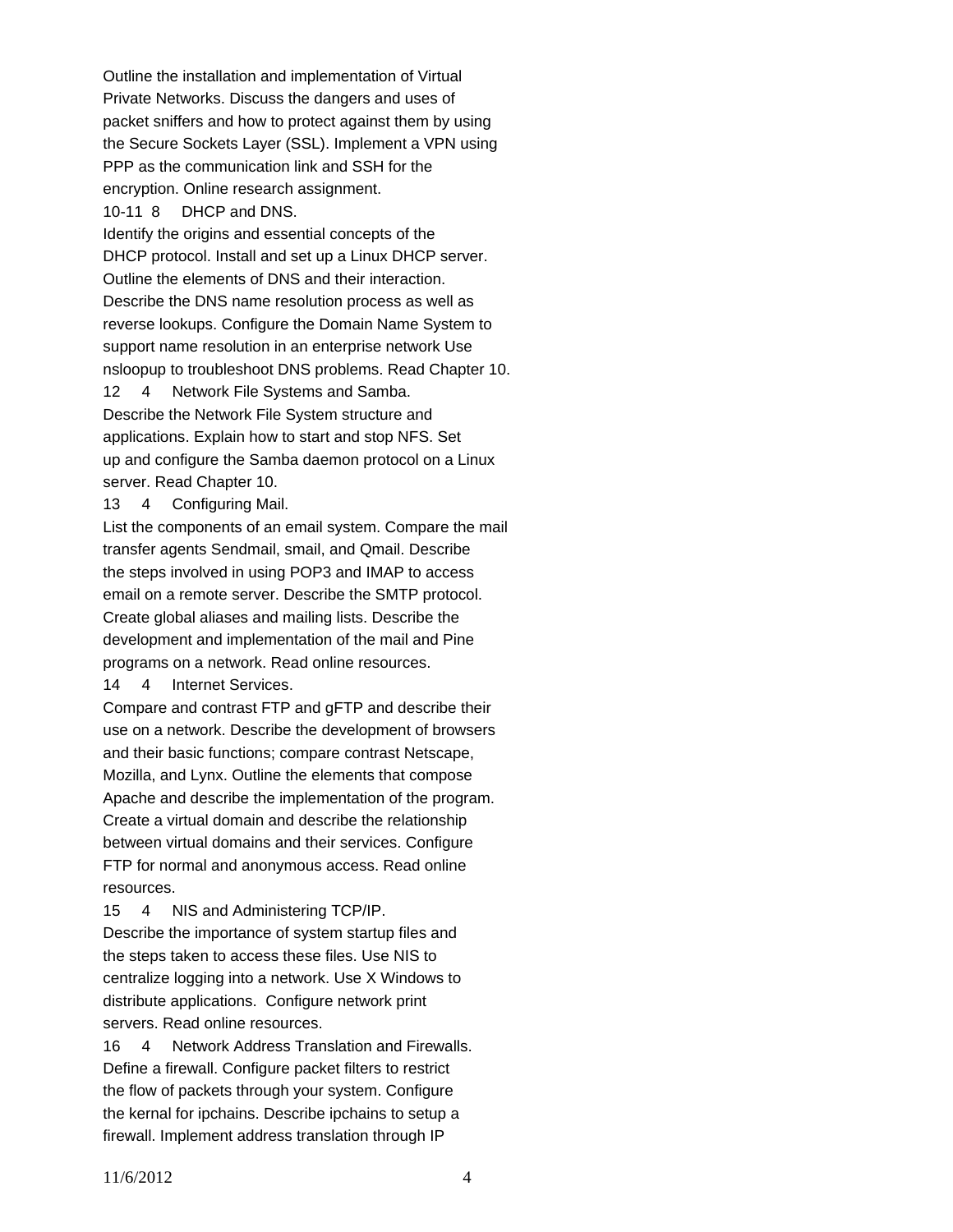masquerading. Outline the installation, purpose, and implementation of firewalls. Use ipchains or iptables to set up masquerading and IP accounting. Read chapter 14, 15.

17 4 Monitoring and Troubleshooting. Outline common network troubleshooting techniques. Compare and contrast GUI network monitoring tools. Describe the network administration tool Netperf and the services that it provides. Read chapter 9. 18 2 Review, Final. On repeating the course, students will learn the newest version of the software, and investigate new network administration tools that have been developed. ASSIGNMENTS:

See content section of course outline.

## **METHODS OF INSTRUCTION:**

Lecture, lab project, group project.

## **METHODS OF EVALUATION:**

The types of writing assignments required: Written homework Lab reports The problem-solving assignments required: Homework problems Lab reports **Quizzes** Exams The types of skill demonstrations required: Class performance Performance exams The types of objective examinations used in the course: Multiple choice True/false Matching items Completion Other category: None The basis for assigning students grades in the course: Writing assignments: 5% - 10% Problem-solving demonstrations: 10% - 70% Skill demonstrations: 10% - 30% Objective examinations: 10% - 30% Other methods of evaluation: 0% - 0%

# **REPRESENTATIVE TEXTBOOKS:**

Mann, Scott, ^uLinux TCP/IP Network Administration^s, Prentice Hall 2002

11/6/2012 5